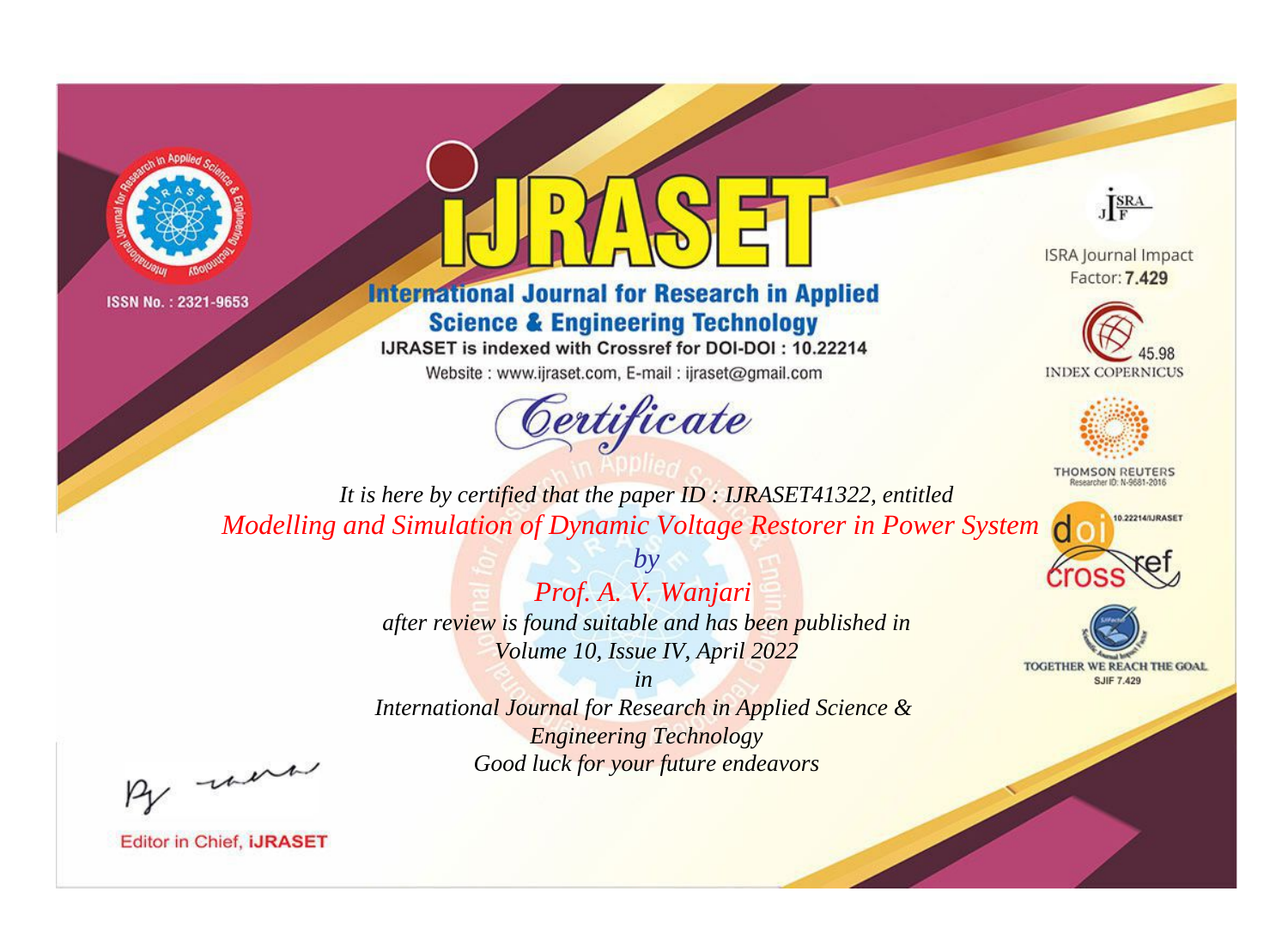



## **International Journal for Research in Applied Science & Engineering Technology**

IJRASET is indexed with Crossref for DOI-DOI: 10.22214

Website: www.ijraset.com, E-mail: ijraset@gmail.com



JERA

**ISRA Journal Impact** Factor: 7.429





**THOMSON REUTERS** 



TOGETHER WE REACH THE GOAL **SJIF 7.429** 

*It is here by certified that the paper ID : IJRASET41322, entitled Modelling and Simulation of Dynamic Voltage Restorer in Power System*

> *Kalyani Sawarkar after review is found suitable and has been published in Volume 10, Issue IV, April 2022*

*by*

*in* 

*International Journal for Research in Applied Science & Engineering Technology Good luck for your future endeavors*

By morn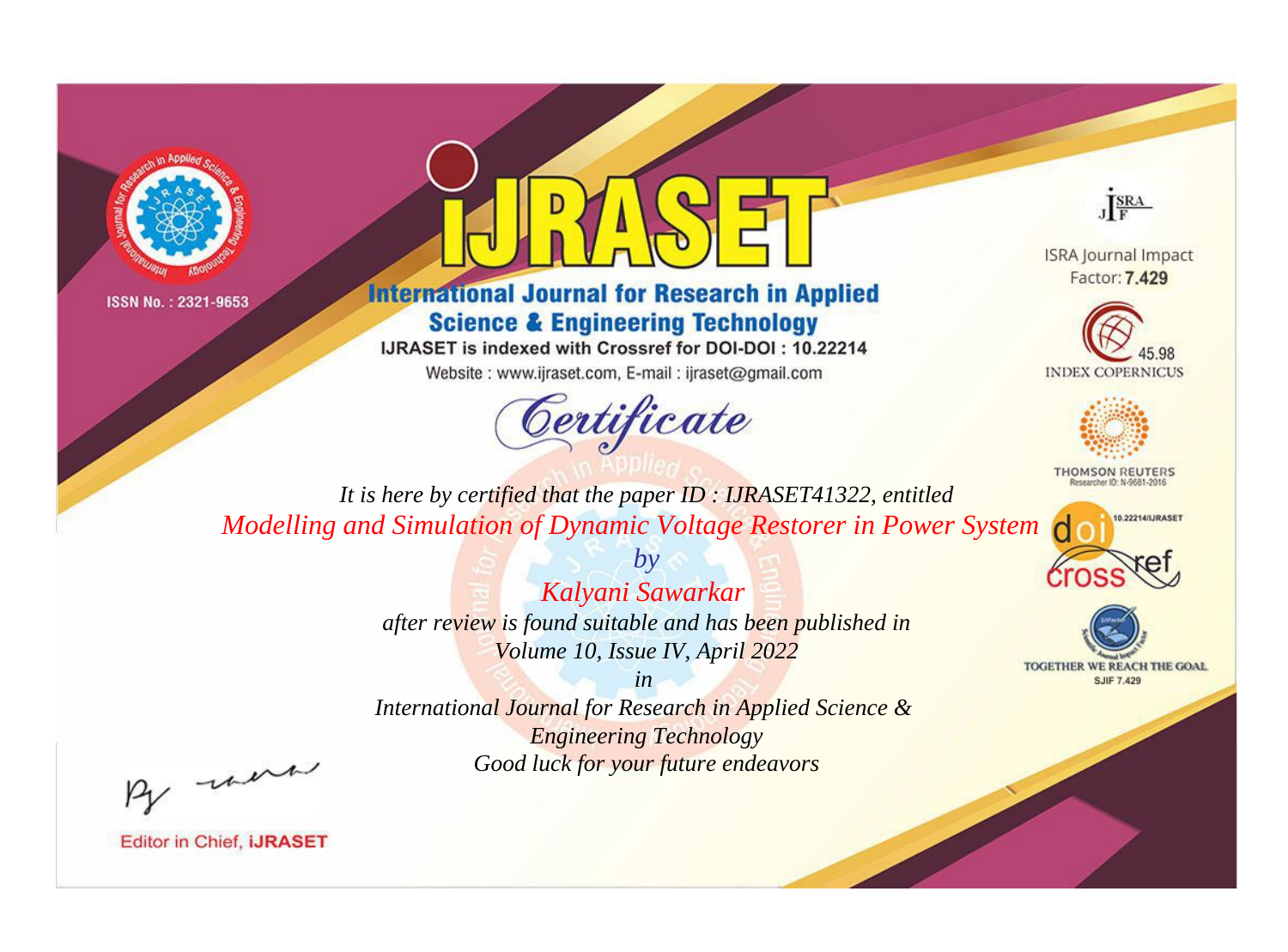



## **International Journal for Research in Applied Science & Engineering Technology**

IJRASET is indexed with Crossref for DOI-DOI: 10.22214

Website: www.ijraset.com, E-mail: ijraset@gmail.com



JERA

**ISRA Journal Impact** Factor: 7.429





**THOMSON REUTERS** 



TOGETHER WE REACH THE GOAL **SJIF 7.429** 

*It is here by certified that the paper ID : IJRASET41322, entitled Modelling and Simulation of Dynamic Voltage Restorer in Power System*

> *Mohammad Hussain after review is found suitable and has been published in Volume 10, Issue IV, April 2022*

*by*

*in* 

*International Journal for Research in Applied Science & Engineering Technology Good luck for your future endeavors*

By morn